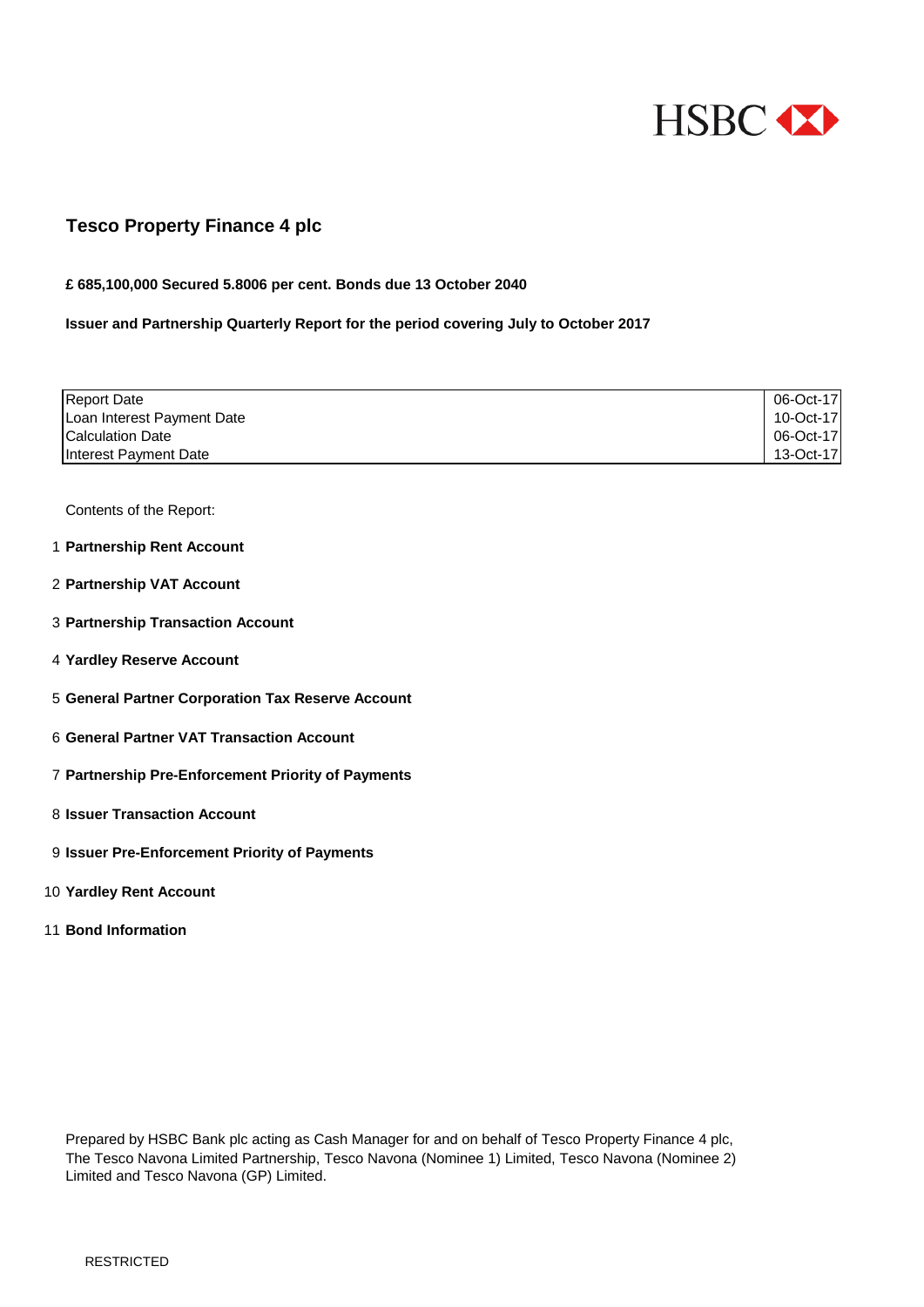## **1. Partnership Rent Account**

|             | Opening Balance                           | 5,000.00 CR     |       |
|-------------|-------------------------------------------|-----------------|-------|
| <b>DATE</b> | <b>ENTRY DETAILS</b>                      | AMOUNT (£)      | CR/DR |
| 27-Sep-17   | Rent                                      | 8,699,274.29 CR |       |
| 10-Oct-17   | <b>To Partnership Transaction Account</b> | 8,699,274.29 DR |       |
|             | <b>Closing Balance</b>                    | 5,000.00 CR     |       |
|             |                                           |                 |       |

## **2. Partnership VAT Account**

|             |                                                | 2,259,758.93 CR |       |
|-------------|------------------------------------------------|-----------------|-------|
| <b>DATE</b> | <b>Opening Balance</b><br><b>ENTRY DETAILS</b> | AMOUNT (£)      | CR/DR |
| 14-Jul-17   | SAVILLS (UK) LIMTED                            | 116.67 CR       |       |
| 21-Jul-17   | SAVILLS (UK) LIMTED                            | 450.00 CR       |       |
| 28-Jul-17   | SAVILLS (UK) LIMTED                            | 898.72 CR       |       |
| 31-Jul-17   | <b>HMRC</b>                                    | 1,887,956.97 DR |       |
| 04-Aug-17   | SAVILLS (UK) LIMTED                            | 1,117.46 CR     |       |
| 04-Aug-17   | SAVILLS (UK) LIMTED                            | 4,204.90 CR     |       |
| 10-Aug-17   | SAVILLS (UK) LIMTED                            | 2,490.21 CR     |       |
| 18-Aug-17   | SAVILLS (UK) LIMTED                            | 665.97 CR       |       |
| 25-Aug-17   | SAVILLS (UK) LIMTED                            | 598.33 CR       |       |
| 11-Sep-17   | SAVILLS (UK) LIMTED                            | 1,622.27 CR     |       |
| 18-Sep-17   | SAVILLS (UK) LIMTED                            | 10,260.50 CR    |       |
| 22-Sep-17   | SAVILLS (UK) LIMTED                            | 8,030.21 CR     |       |
| 27-Sep-17   | <b>TESCO STORES</b>                            | 1,871,710.17 CR |       |
| 29-Sep-17   | SAVILLS (UK) LIMTED                            | 4,052.23 CR     |       |
| 06-Oct-17   | SAVILLS (UK) LIMTED                            | 19,878.01 CR    |       |
| 13-Oct-17   | TRANSFER TO PARTNERSHIP TRANSACTION ACCOUNT    | 371,801.96 DR   |       |
|             | <b>Closing Balance</b>                         | 1,926,095.65 CR |       |
|             |                                                |                 |       |

# **3. Partnership Transaction Account**

|           | <b>Opening Balance</b>                | 500,000.01 CR    |       |
|-----------|---------------------------------------|------------------|-------|
|           |                                       |                  |       |
| DATE      | <b>ENTRY DETAILS</b>                  | AMOUNT (£)       | CR/DR |
| 14-Aug-17 | <b>KPP CURRENT</b>                    | 870.03 CR        |       |
| 10-Oct-17 | <b>Transfer from Rent</b>             | 8,699,274.29 CR  |       |
| 10-Oct-17 | Transfer from Partnership VAT Account | 371,801.96 CR    |       |
| 10-Oct-17 | <b>Trustee Fee</b>                    | 1,500.00 DR      |       |
| 10-Oct-17 | <b>Ongoing Fee</b>                    | 15,268.74 DR     |       |
| 10-Oct-17 | <b>Expenses</b>                       | 72,639.22 DR     |       |
| 10-Oct-17 | Partnership Swap payment              | 854,815.63 CR    |       |
| 10-Oct-17 | Partnership Debt                      | 10,303,223.26 DR |       |
| 10-Oct-17 | <b>Yardley Rent Account</b>           | 943,615.70 CR    |       |
| 10-Oct-17 | <b>Property Pool Manager Fee</b>      | 477,746.38 DR    |       |
| 10-Oct-17 | Partnership distribution account      | $0.00$ DR        |       |
|           | <b>Closing Balance</b>                | 500,000.01 CR    |       |
|           |                                       |                  |       |

|             | <b>Opening Balance</b> | 286,600.00 CR       |  |
|-------------|------------------------|---------------------|--|
| <b>DATE</b> | <b>ENTRY DETAILS</b>   | AMOUNT (£)<br>CR/DR |  |
|             |                        |                     |  |
|             |                        |                     |  |
|             |                        |                     |  |
|             | <b>Closing Balance</b> | 286,600.00 CR       |  |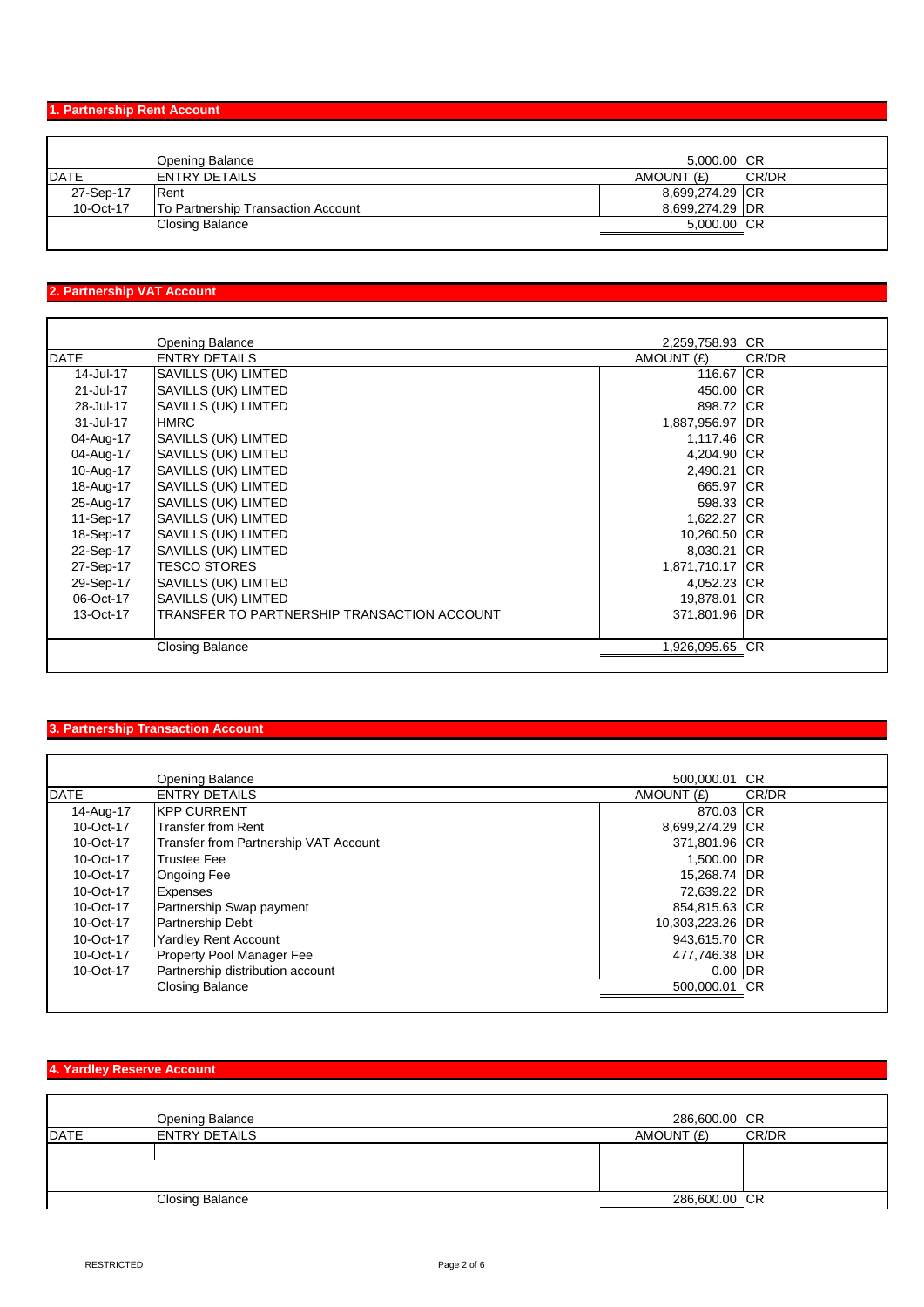#### **5. General Partner Corporation Tax Reserve Account**

|             | <b>Opening Balance</b> | 310,121.34 CR       |
|-------------|------------------------|---------------------|
| <b>DATE</b> | <b>ENTRY DETAILS</b>   | AMOUNT (£)<br>CR/DR |
|             |                        |                     |
|             | Closing Balance        | 310,121.34 CR       |

#### **6. General Partner VAT Transaction Account**

|      | <b>Opening Balance</b> | $0.00 \text{ CR}$ |       |
|------|------------------------|-------------------|-------|
| DATE | <b>ENTRY DETAILS</b>   | AMOUNT (£)        | CR/DR |
|      |                        |                   |       |
|      |                        |                   |       |
|      | <b>Closing Balance</b> | $0.00$ CR         |       |

| <b>Expense Reserve Ledger - Max GBP 500,000.00</b> |                                         |                     |               |  |
|----------------------------------------------------|-----------------------------------------|---------------------|---------------|--|
|                                                    | <b>Opening Balance</b><br>500,000.00 CR |                     |               |  |
| DATE                                               | <b>ENTRY DETAILS</b>                    | AMOUNT (£)<br>CR/DR |               |  |
|                                                    |                                         |                     |               |  |
|                                                    |                                         |                     |               |  |
|                                                    |                                         |                     |               |  |
|                                                    |                                         |                     |               |  |
|                                                    | <b>Closing Balance</b>                  |                     | 500,000.00 CR |  |

#### **7. Partnership Pre-Enforcement Priority of Payments**

| Date      |                                                                           | <b>Funds Paid Out of</b><br>account(E) | <b>Funds Received into</b><br>account(E) |
|-----------|---------------------------------------------------------------------------|----------------------------------------|------------------------------------------|
| 10-Oct-17 |                                                                           |                                        |                                          |
|           | Partnership Available Funds                                               |                                        |                                          |
|           | a Rental Income                                                           |                                        | 8,699,274.29                             |
|           | b Funds from Yardley Accounts                                             |                                        | 943,615.70                               |
|           | c Funds from Issuer under Partnership Swaps                               |                                        | 10,016,573.00                            |
|           | d From Partnership VAT Account                                            |                                        | 371,801.96                               |
|           | e From Partnership Disposal Proceeds Account                              |                                        |                                          |
|           | f From Partnership Insurance Proceeds Account                             |                                        |                                          |
|           | g Interest received by the Partnership Accounts and Rent Account          |                                        |                                          |
|           | h Eligible Investment Earnings by Partnership                             |                                        |                                          |
|           | i Advance under Committed Subordinated Loan Agreement                     |                                        |                                          |
|           | jAdvance from Drawdown of Yardley Reserve Loan                            |                                        |                                          |
|           | k Net proceeds of a CPO Disposal or a Mortgage Property                   |                                        |                                          |
|           | I From 3rd anniversary of Closing, funds from Yardley Reserve Loan Ledger |                                        |                                          |
|           | m Net proceeds of a disposal of a Mortgage Property                       |                                        |                                          |
|           | n Any other sums standing to the credit of the Partnership Transaction Ac |                                        | 870.03                                   |
|           | Partnership Pre-Enforcement Priority of Payments                          |                                        |                                          |
|           |                                                                           |                                        |                                          |

a Partnership Security Trustee Fees 1,500.00 b|Issuer Security Trustee Fee, Bond Trustee, operating expenses of the Issuer |  $\hspace{1.5cm}$  2,700.00 c Partnership Operating Expenses excluding GP UK Tax 69,356.39 d Partnership Operator Fee 857.63 d Property Advisor Fee (Annual 30K) and the control of the control of the control of the control of the control of the control of the control of the control of the control of the control of the control of the control of th d Nominees Corporate Services Provider Fee 2,425.20 d Nominees Holdco Corporate Services Provider Fee d PL Propco Corporate Services Provider Fees - The Contract of The Contract of The Contract of The Contract of d Nominees Side Letter payments **and the set of the set of the set of the set of the set of the set of the set of the set of the set of the set of the set of the set of the set of the set of the set of the set of the set o** d Nominees Holdco Side Letter payments and the state of the state of the state of the state of the state of the state of the state of the state of the state of the state of the state of the state of the state of the state d Account Bank Fee (Ongoing Partnership Facility Fee)

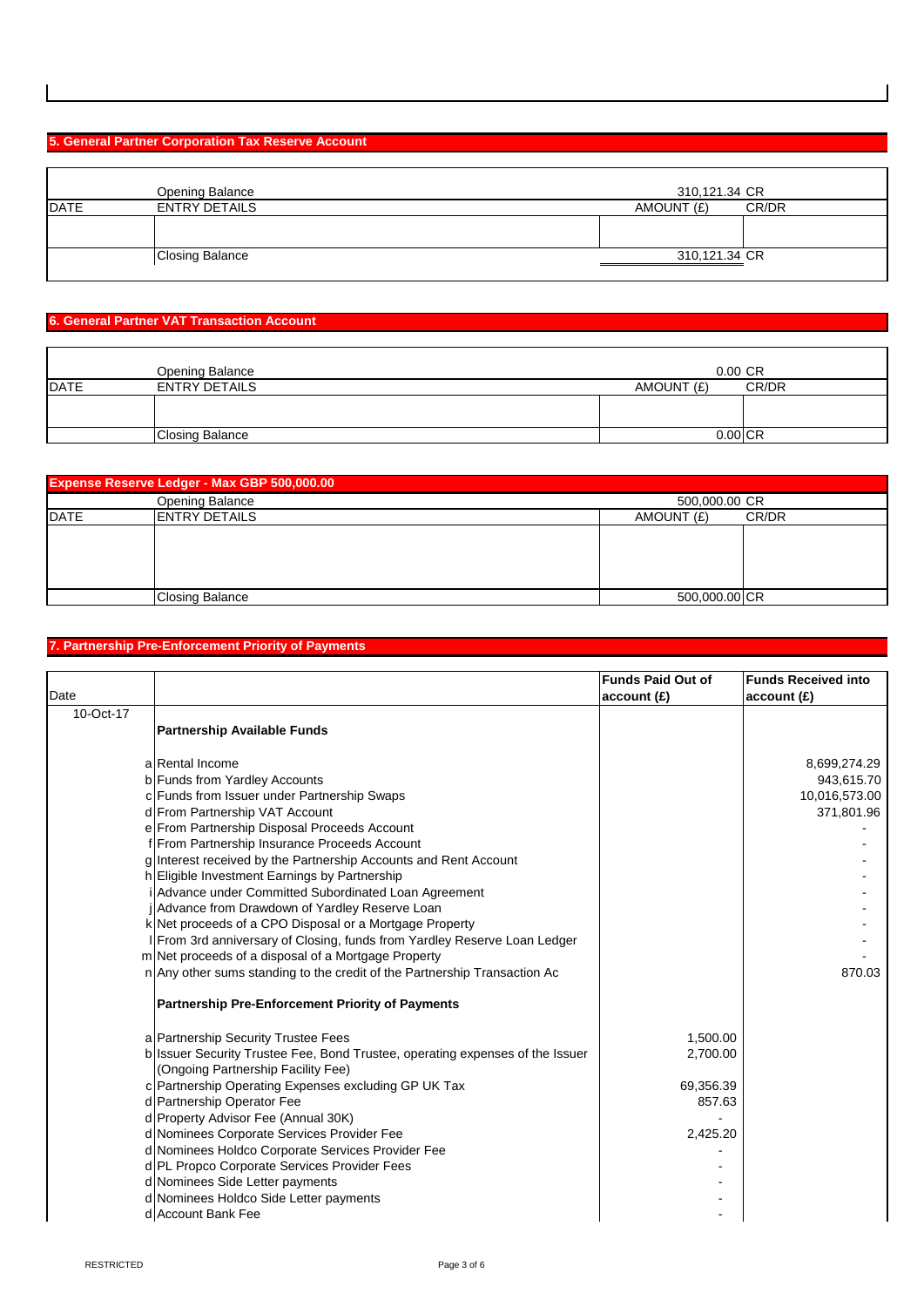| d Cash Manager Fee                                                                                                                                                                                                                                                                                                                               |                                                         |               |
|--------------------------------------------------------------------------------------------------------------------------------------------------------------------------------------------------------------------------------------------------------------------------------------------------------------------------------------------------|---------------------------------------------------------|---------------|
| d Yardley Cash Manager Fee                                                                                                                                                                                                                                                                                                                       |                                                         |               |
| d Issuer Account Bank, PPA CM, CSP Fee (Ongoing Partnership Facility Fee)<br>d Headlease payment<br>e Partnership Expenses Ledger payment (max £6,250 indexed annually)<br>f Partnership Debt Interest<br>f Partnership Swap payment<br>g Partnership Debt Principal<br>Issuer Partnership Swap Termination Amount (Ongoing Partnership Facility | 11,818.74<br>9,758,134.26<br>9,161,757.37<br>545,089.00 |               |
| $h$ Fee)                                                                                                                                                                                                                                                                                                                                         | 750.00                                                  |               |
| i Property Pool Manager Fee<br>  Partnership Swap Termination Amount                                                                                                                                                                                                                                                                             | 477,746.38                                              |               |
| k Partnership Expenses Ledger payment                                                                                                                                                                                                                                                                                                            | 0.00                                                    |               |
| <b>I</b> Alteration Adjustment Rent<br>m Substitution Adjustment Rent                                                                                                                                                                                                                                                                            |                                                         |               |
| n Credited to Subordinated Loan Reserve Ledger                                                                                                                                                                                                                                                                                                   |                                                         |               |
| o Payments to the Subordinated Loan Facility Provider                                                                                                                                                                                                                                                                                            |                                                         |               |
| p   Partnership Distribution Account                                                                                                                                                                                                                                                                                                             |                                                         |               |
| Totals                                                                                                                                                                                                                                                                                                                                           | 20,032,134.98                                           | 20,032,134.98 |

### **8. Issuer Transaction Account**

|             | <b>Opening Balance</b>                    | 32,216.34 CR     |       |
|-------------|-------------------------------------------|------------------|-------|
| <b>DATE</b> | <b>ENTRY DETAILS</b>                      | AMOUNT (£)       | CR/DR |
|             |                                           |                  |       |
|             |                                           |                  |       |
| 06-Oct-17   | <b>Issuer Swap</b>                        | 854,815.63 CR    |       |
| 13-Oct-17   | Partnership Swap                          | 854,815.63 DR    |       |
| 13-Oct-17   | Partnership Debt                          | 10,303,223.26 CR |       |
| 13-Oct-17   | Ongoing Fee (minus issuer profit portion) | 14,518.74 CR     |       |
| 13-Oct-17   | Expenses                                  | 14,518.74 DR     |       |
| 13-Oct-17   | Notes                                     | 10,303,223.26 DR |       |
| 13-Oct-17   | <b>Issuer Profit</b>                      | 750.00 CR        |       |
|             |                                           |                  |       |
|             | <b>Closing Balance</b>                    | 32,966.34 CR     |       |

### **9. Issuer Pre-Enforcement Priority of Payments**

| Date      |                                                                                                                                                                                                                                                                                 | <b>Funds Paid Out of</b><br>account(E)                                                                         | <b>Funds Received into</b><br>account(E)       |
|-----------|---------------------------------------------------------------------------------------------------------------------------------------------------------------------------------------------------------------------------------------------------------------------------------|----------------------------------------------------------------------------------------------------------------|------------------------------------------------|
| 13-Oct-17 |                                                                                                                                                                                                                                                                                 |                                                                                                                |                                                |
|           | <b>Issuer Available Funds</b>                                                                                                                                                                                                                                                   |                                                                                                                |                                                |
|           | a Funds due to Issuer under Partnership Swap Agreement<br>b Amounts due to Issuer in respect of Partnership Loan<br>c Any amount due to Issuer under Issuer Swap Agreement<br>d Interest Received by Issuer on Transaction Account<br>e Eligible Investment Earnings            |                                                                                                                | 9,161,757.37<br>10,318,492.00<br>10,016,573.00 |
|           | <b>Issuer Pre-Enforcement Priority of Payments</b>                                                                                                                                                                                                                              |                                                                                                                |                                                |
|           | a Bond Trustee Fee<br>a Issuer Security Trustee Fee<br>b Issuer Operating Expenses<br>c Issuer/Issuer Holdco Corporate Services Provider Fee<br>c Paying Agent Fee<br>clAccount Bank Fee<br>c Cash Manager Fee<br>d Bond Interest<br>d Bond Principal<br>d Issuer Swap Provider | 1,200.00<br>1,500.00<br>6,818.74<br>500.00<br>750.00<br>3,750.00<br>9,758,134.26<br>545,089.00<br>9,161,757.37 |                                                |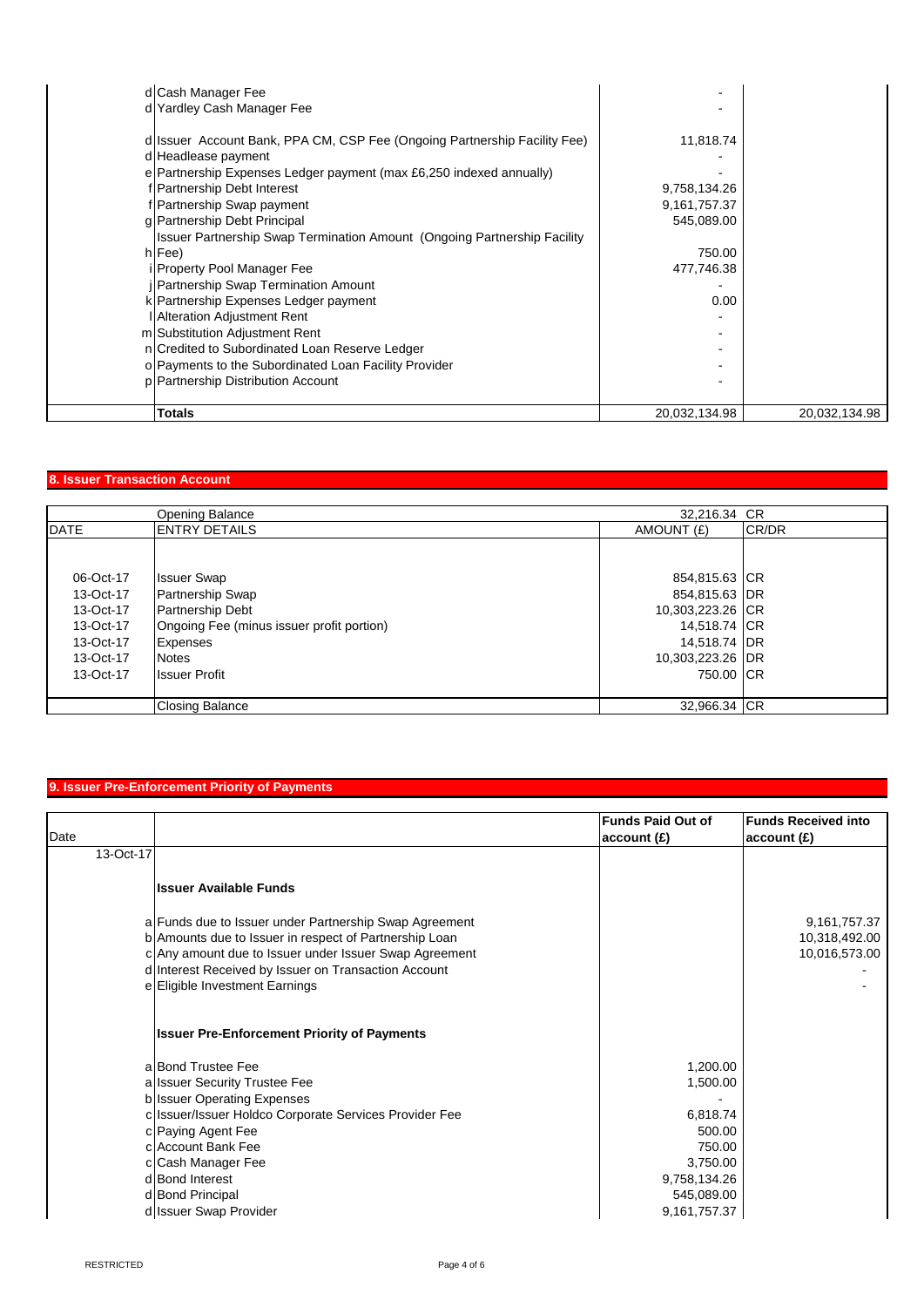| d Partnership Swap payment                   | 10,016,573.00 |               |
|----------------------------------------------|---------------|---------------|
| ellssuer Profit                              | 750.00        |               |
| f Swap Subordinated Amounts                  |               |               |
| g Issuer Partnership Swap Termination Amount |               |               |
| h Issuer Transaction Account                 | -             |               |
| Totals                                       | 29,496,822.37 | 29,496,822.37 |

# **10. Yardley Rent Account**

|             | <b>Opening Balance</b>             | $0.00 \, \text{CR}$ |       |
|-------------|------------------------------------|---------------------|-------|
| <b>DATE</b> | <b>ENTRY DETAILS</b>               | AMOUNT (£)          | CR/DR |
|             |                                    |                     |       |
| 14-Jul-17   | SAVILLS (UK) LIMTED                | 583.33 CR           |       |
| 21-Jul-17   | SAVILLS (UK) LIMTED                | 2,250.00 CR         |       |
| 28-Jul-17   | SAVILLS (UK) LIMTED                | 4,493.57 CR         |       |
| 04-Aug-17   | SAVILLS (UK) LIMTED                | 5,587.27 CR         |       |
| 04-Aug-17   | SAVILLS (UK) LIMTED                | 21,024.54 CR        |       |
| 10-Aug-17   | SAVILLS (UK) LIMTED                | 23,204.23 CR        |       |
| 18-Aug-17   | SAVILLS (UK) LIMTED                | 3,329.83 CR         |       |
| 25-Aug-17   | SAVILLS (UK) LIMTED                | 2,991.67 CR         |       |
| 11-Sep-17   | SAVILLS (UK) LIMTED                | 8,111.33 CR         |       |
| 18-Sep-17   | <b>SAVILLS (UK) LIMTED</b>         | 51,302.50 CR        |       |
| 22-Sep-17   | SAVILLS (UK) LIMTED                | 40,151.07 CR        |       |
| 27-Sep-17   | Tesco Stores                       | 659,260.10 CR       |       |
| 29-Sep-17   | SAVILLS (UK) LIMTED                | 20,261.17 CR        |       |
| 06-Oct-17   | SAVILLS (UK) LIMTED                | 101,065.09 CR       |       |
| 12-Oct-17   | To Partnership Transaction Account | 943,615.70 DR       |       |
|             | <b>Closing Balance</b>             | $0.00$ CR           |       |